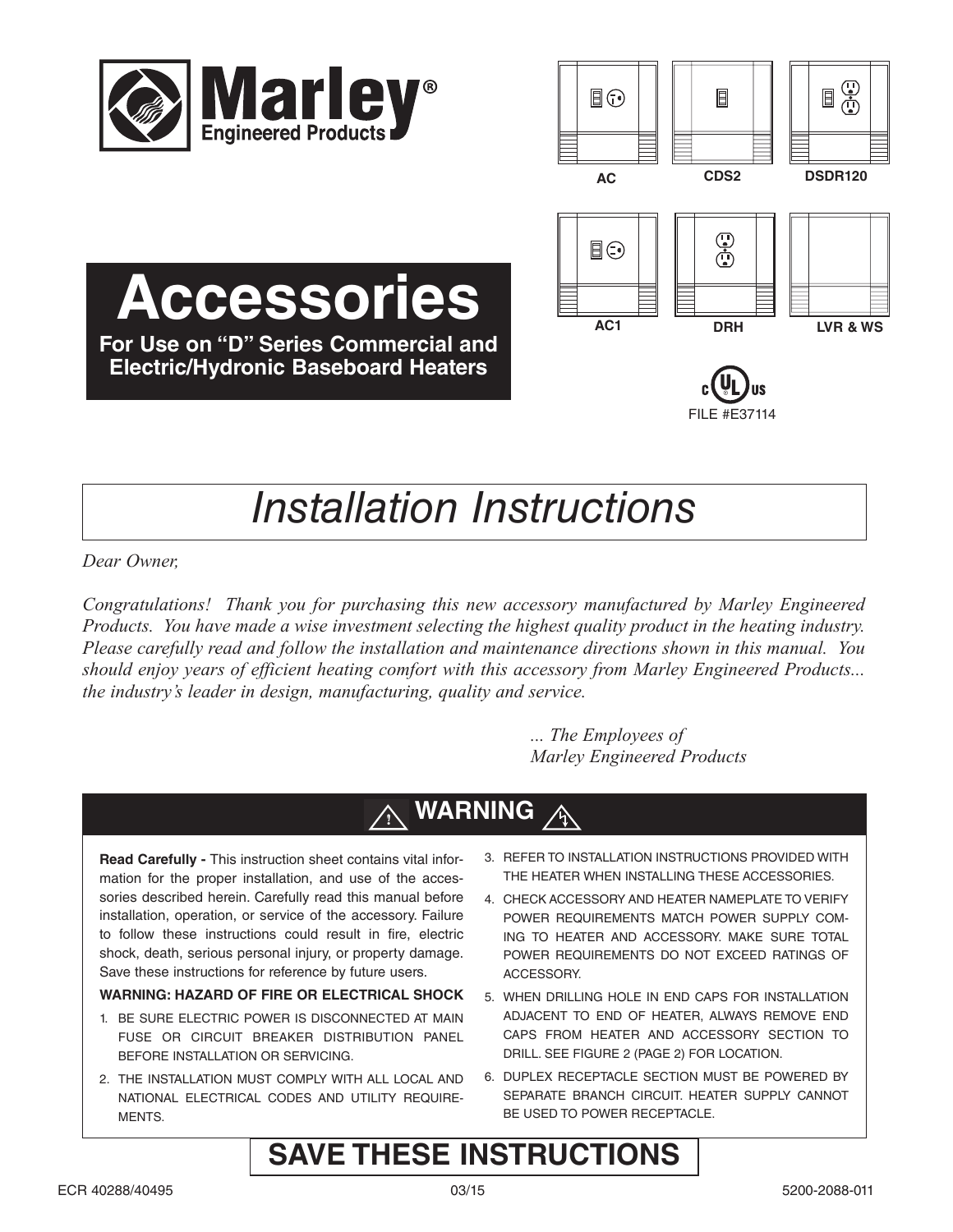# **INSTALLATION**

- 1. Determine desired mounting location along wall. If installed with heater, refer also to heater installation instructions.
- 2. Remove accessory section cover by removing two (2) screws in the lower front corners.
- 3. Route accessory power supply cable and any control wiring to accessory mounting location providing approximately ten (10) inches (254mm) of cable for connections in accessory box. See Warning 6.

**NOTE: Power supply cable(s) may enter accessory box through either of the two (2) knockouts in back or the two (2) holes in bottom portion of plastic junctions boxes. A suitable cable clamp is required if a knockout is used. If the openings in the junction boxes are used, the cable must be routed as shown in Figure 1 to provide the proper strain relief system required by the National Electrical Code.**



**Figure 1. Routing of Power Supply Cable.**

4. When accessory section is installed adjacent to a heater, the connecting wiring may be routed from heater to accessory section by drilling a 1/2 inch (12.7mm) dia. hole in plastic end caps. See Figure 2 for suggested drilling location and Warning 5.



- 5. Bring heater connection wiring and other wiring as necessary into accessory section; position section against wall and secure to wall.
- 6. Connect wiring to accessory using the appropriate wiring diagram. See Figure 8.

**NOTE: It is recommended that all connections be made in the accessory section for easy access and inspection.**







**Figure 4. Heat / Cool Switch and 240 Volt A/C Receptacle**





7. Replace accessory section cover by fitting the top of the cover under the top flange of the accessory section. Rotate bottom of cover into place and install the two (2) screws removed in Step 2.

2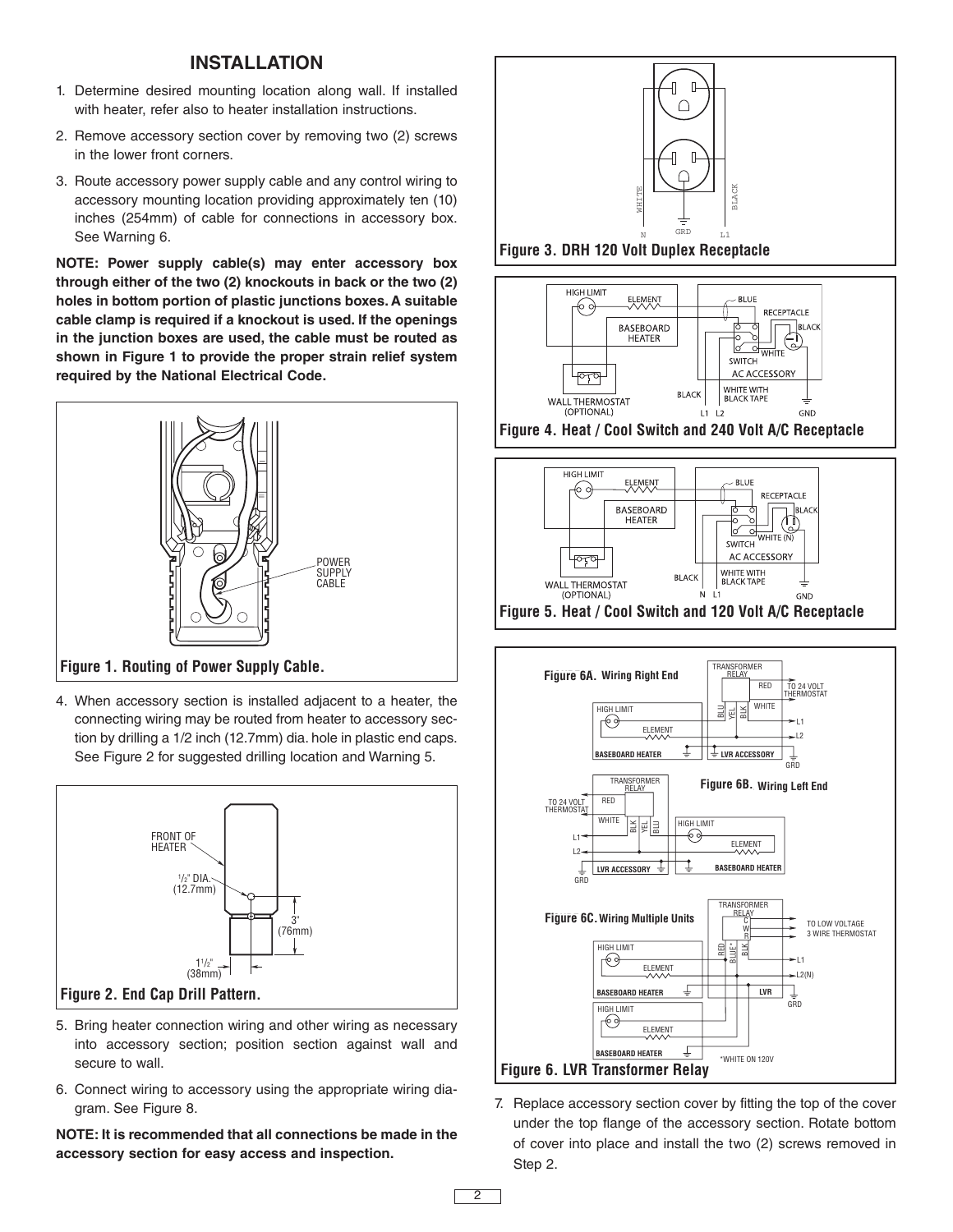

### **TABLE 1: Wiring Compartment Volumes**

|                                       | <b>Est. Net Total Volume</b> |                 |
|---------------------------------------|------------------------------|-----------------|
| <b>Description</b>                    | CM <sup>3</sup>              | In <sup>3</sup> |
| Accessory Blank Section (No Controls) | 2400                         | 145             |
| <b>AC Accessory Section</b>           | 2300                         | 140             |
| DR Accessory Section                  | 2300                         | 140             |
| <b>DSDR120 Accessory Section</b>      | 2200                         | 135             |
| <b>CDS2 Accessory Section</b>         | 2300                         | 140             |
| <b>LVR Accessory Section</b>          | 2100                         | 130             |



**NOTE:** Do not mix voltage sources for Power ON/OFF and receptacle.

#### **SELECTION CHART**

| CAT. NO.         | <b>DESCRIPTION</b>                                   | <b>RATINGS</b>                | <b>WIRING DIAGRAM</b> |
|------------------|------------------------------------------------------|-------------------------------|-----------------------|
| AC               | Air Conditioner Outlet Sections                      | 20 Amps @ 208-240 VAC         | See Figure 4          |
| AC1              | Air Conditioner Outlet Sections                      | 20 Amps @ 120 VAC             | See Figure 5          |
| CDS2             | 2 Pole Power ON/OFF Switch                           | 20 Amps @ 120-277 VAC         | See Figure 7          |
| <b>DRH</b>       | <b>Duplex Receptacle Section</b>                     | 15 Amps @ 120 VAC             | See Figure 3          |
| <b>DSDR120</b>   | 2 Pole Power ON/OFF Switch w/ 120V Duplex Receptacle | 20 Amps @ 120-277 / 15A @120V | See Figure 8          |
| <b>LVRO</b>      | Low Voltage Relay w/Transformer 120V/24V             | 22 Amps @ 120 VAC             | See Figure 6          |
| LVR <sub>8</sub> | Low Voltage Relay w/Transformer 208V/24V             | 22 Amps @ 208 VAC             | See Figure 6          |
| LVR4             | Low Voltage Relay w/Transformer 240V/24V             | 22 Amps @ 240 VAC             | See Figure 6          |
| LVR7             | Low Voltage Relay w/Transformer 277V/24V             | 19 Amps @ 277 VAC             | See Figure 6          |
| <b>WS</b>        | <b>Blank Wiring Section</b>                          |                               |                       |

#### **LIMITED WARRANTY**

All products manufactured by Marley Engineered Products are warranted against defects in workmanship and materials for one year from date of installation. This warranty does not apply to damage from accident, misuse, or alteration; nor where the connected voltage is more than 5% above the nameplate voltage; nor to equipment improperly installed or wired or maintained in violation of the product's installation instructions. All claims for warranty work must be accompanied by proof of the date of installation.

The customer shall be responsible for all costs incurred in the removal or reinstallation of products, including labor costs, and shipping costs incurred to return products to Marley Engineered Products Service Center.Within the limitations of this warranty, inoperative units should be returned to the nearest Marley authorized service center or the Marley Engineered Products Service Center, and we will repair or replace, at our option, at no charge to you with return freight paid by Marley. It is agreed that such repair or replacement is the exclusive remedy available from Marley Engineered Products.

THE ABOVE WARRANTIES ARE IN LIEU OF ALL OTHER WARRANTIES EXPRESSED OR IMPLIED. AND ALL IMPLIED WARRANTIES OF MERCHANTABILITY AND FITNESS FOR A PARTICULAR PURPOSE WHICH EXCEED THE AFORESAID EXPRESSED WARRANTIES ARE HEREBY DISCLAIMED AND EXCLUDED FROM THIS AGREEMENT. MARLEY ENGINEERED PRODUCTS SHALL NOT BE LIABLE FOR CONSEQUENTIAL DAMAGES ARISING WITH RESPECT TO THE PRODUCT, WHETHER BASED UPON NEGLIGENCE, TORT, STRICT LIABILITY, OR CONTRACT.

Some states do not allow the exclusion or limitation of incidental or consequential damages, so the above exclusion or limitation may not apply to you. This warranty gives you specific legal rights, and you may also have other rights which vary from state to state.

For the address of your nearest authorized service center, contact Marley Engineered Products, in Bennettsville, SC, at 1-800-642-4328. Merchandise returned to the factory must be accompanied by a return authorization and service identification tag, both available from Marley Engineered Products. When requesting return authorization, include all catalog numbers shown on the products.

## **HOW TO OBTAIN WARRANTY SERVICE AND WARRANTY PARTS PLUS GENERAL INFORMATION**

| 1. Warranty Service or Parts  | 1-800-642-4328    |
|-------------------------------|-------------------|
| 2. Purchase Replacement Parts | 1-800-654-3545    |
| 3 General Product Information | www.marleymen.com |

**Note:** When obtaining service always have the following:

1. Model number of the product

2. Date of manufacture

3. Part number or description



**470 Beauty Spot Rd. East Bennettsville, SC 29512 USA**

3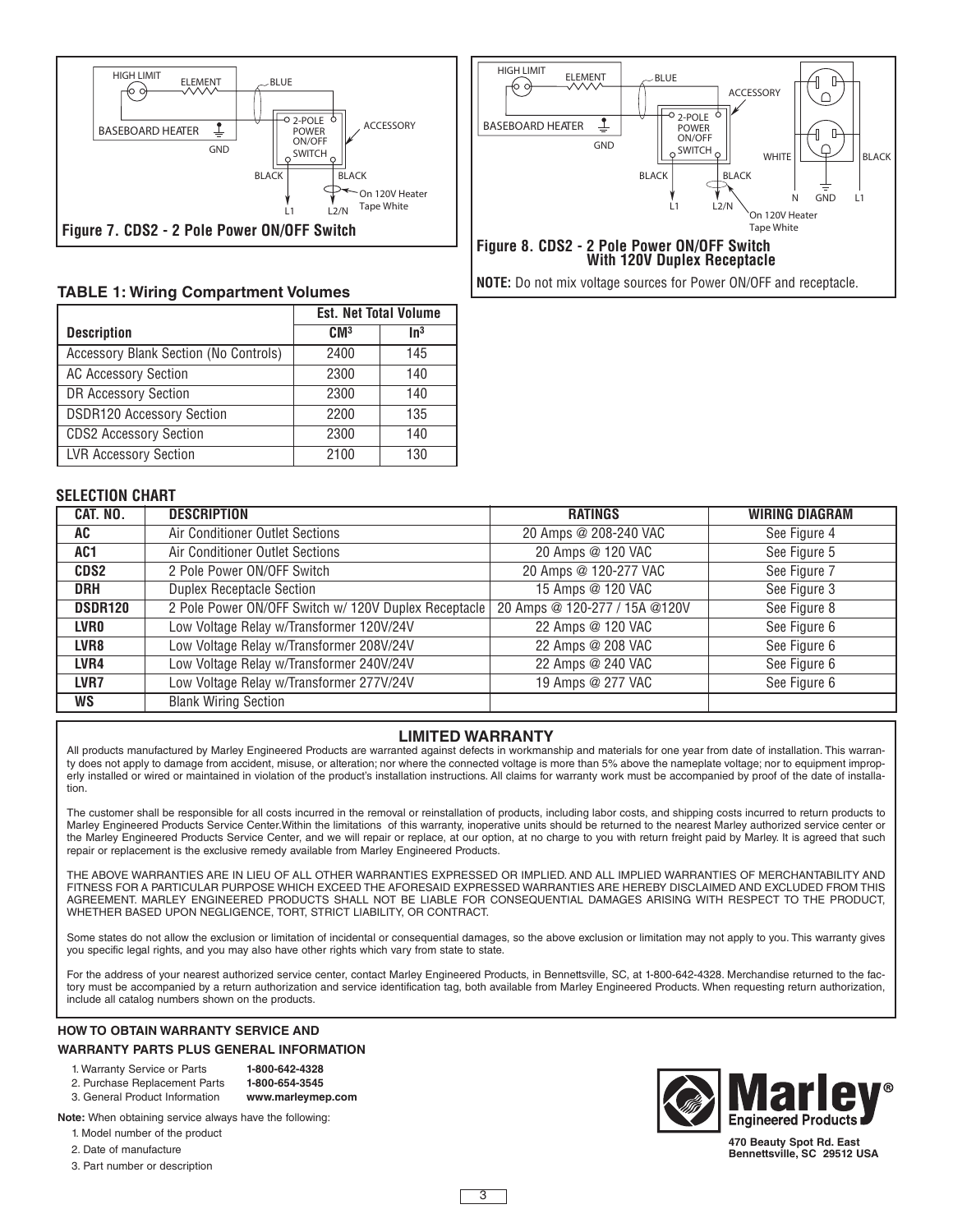

**Accesorios**

**Para uso en calefactores de zócalo Serie 'D' comerciales y eléctricos/hidrónicos**



# *Instrucciones de instalación*

# *Estimado propietario:*

*¡Felicitaciones! Gracias por comprar este nuevo accesorio fabricado por Marley Engineered Products.* Al seleccionar el producto de más alta calidad de la industria de calefacción, usted ha hecho una sabia *inversión. Por favor, lea cuidadosamente y siga las instrucciones de instalación y mantenimiento incluidas en este manual. Así podrá disfrutar de años de calefacción confortable y eficiente con este acceso*rio de Marley Engineered Products ... el líder de la industria en diseño, fabricación, calidad y servicio.

> *... Los empleados de Marley Engineered Products*



**Lea cuidadosamente -** Esta hoja de instrucciones contiene información vital para la instalación y uso correctos de los accesorios que se describen en ella. Lea cuidadosamente este manual antes de proceder a la instalación, operación o servicio del accesorio. Si no se observan estas instrucciones existe riesgo de incendio, choque eléctrico, muerte, graves lesiones personales o daños materiales.

Guarde estas instrucciones para referencia de los usuarios futuros.

#### **ADVERTENCIA: RIESGO DE INCENDIO O DE CHOQUE ELÉCTRICO**

- 1. ANTES DE PROCEDER A LA INSTALACIÓN O AL SERVI-CIO, ASEGÚRESE DE QUE LA ALIMENTACIÓN ELÉCTRICA ESTÉ DESCONECTADA EN EL TABLERO DE DISTRIBUCIÓN PRINCIPAL DE FUSIBLES O DE INTERRUPTORES AUTOMÁTICOS.
- 2. LA INSTALACIÓN DEBE CUMPLIR CON TODOS LOS CÓDIGOS ELÉCTRICOS Y REQUISITOS DEL SERVICIO ELÉCTRICO, LOCALES Y NACIONALES.
- 3. AL INSTALAR ESTOS ACCESORIOS CONSULTE LAS INSTRUCCIONES DE INSTALACIÓN PROVISTAS CON EL CALEFACTOR.
- 4. REVISE LAS PLACAS DE CARACTERÍSTICAS DE LOS ACCESORIOS Y DEL CALEFACTOR PARA VERIFICAR SI LOS REQUISITOS DE ALIMENTACIÓN ELÉCTRICA COINCIDEN CON LA ALIMENTACIÓN QUE LLEGA AL CALEFACTOR Y A LOS ACCESORIOS. ASEGÚRESE DE QUE LOS REQUISITOS TOTALES DE ALIMENTACIÓN ELÉCTRICA NO SUPEREN LAS ESPECIFICACIONES DEL ACCESORIO.
- 5. AL HACER EL AGUJERO EN LAS TAPAS EXTREMAS PARA LA INSTALACIÓN ADYACENTE AL EXTREMO DEL CALEFACTOR, EXTRAIGA SIEMPRE LAS TAPAS EXTREMAS DEL CALEFACTOR Y DEL ELEMENTO ACCESORIO A AGUJEREAR. VEA LA UBICACIÓN EN LA FIGURA 2 DE LA PÁGINA 2.
- 6. EL TOMACORRIENTE DOBLE DEBE ALIMENTARSE DESDE UN CIRCUITO DE DERIVACIÓN SEPARADO. NO SE PUEDE UTILIZAR LA ALIMENTACIÓN ELÉCTRICA DEL CALEFACTOR PARA ALIMENTAR EL TOMACORRI-ENTE.

# **GUARDE ESTAS INSTRUCCIONES**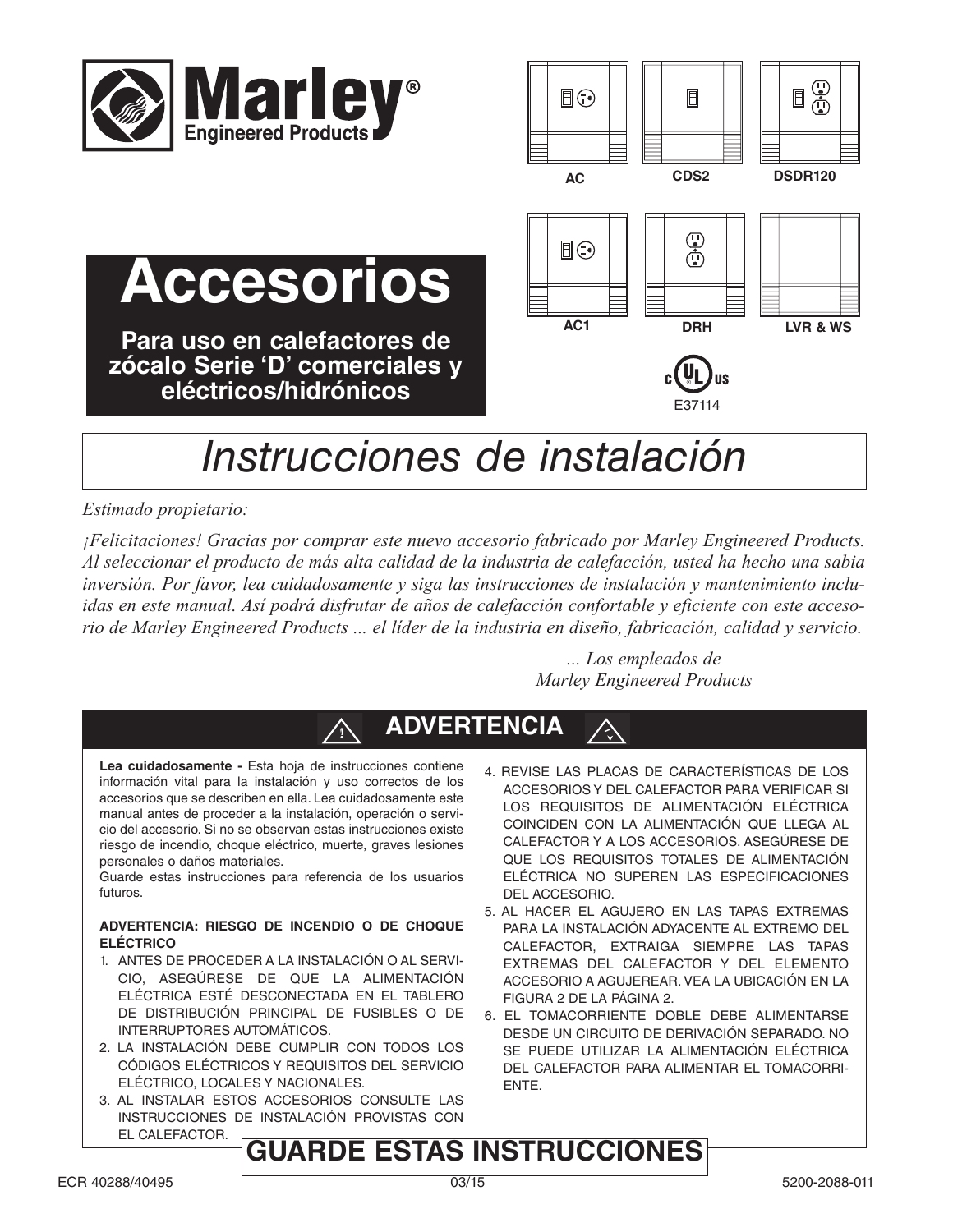# **INSTALACIÓN**

- 1. Determine la ubicación de montaje deseada en la pared. Si se instala con el calefactor, consulte también las instrucciones de instalación de éste.
- 2. Retire la cubierta del elemento accesorio, quitando los dos (2) tornillos de los ángulos frontales inferiores.
- 3. Encamine el cable de alimentación eléctrica del accesorio y el cableado de control (si lo hubiera) hasta la ubicación de montaje del accesorio, dejando aproximadamente 254 mm (10 pulgadas) de cable para las conexiones en la caja del accesorio.

#### Vea la advertencia 6.

**NOTA: El cable o cables de la fuente de alimentación pueden ingresar en la caja del accesorio por alguno de los dos (2) prepunzonados ubicados en la parte posterior, o por los dos (2) agujeros ubicados en la porción inferior de las cajas plásticas de conexiones. Si se utiliza un prepunzonado, se necesita un prensacable adecuado. Si se utilizan las aberturas de las cajas de conexiones, el cable debe encaminarse como se muestra en la Figura 1, a fin de proporcionar un sistema adecuado de alivio de tensiones como lo exige el Código Eléctrico Nacional de los E. U. de A.**



#### **Figura 1. Recorrido del cable de alimentación eléctrica.**

4. Cuando el elemento accesorio se instala adyacente a un calefactor, el conexionado puede encaminarse desde el calefactor hasta el elemento accesorio haciendo un agujero de 12,7 mm (1/2 pulgada) de diámetro en las tapas extremas plásticas.Vea la ubicación recomendada para la perforación en la Figura 2, y la Advertencia 5.



- 5. Lleve el conexionado del calefactor y las demás conexiones que sean necesarias al elemento accesorio; posicione el elemento contra la pared y sujételo a ella.
- 6. Conecte el conexionado al accesorio utilizando el diagrama de conexiones apropiado. Vea la Figura 7.

#### **NOTA: Se recomienda que todas las conexiones se hagan en el elemento accesorio, para facilitar el acceso y la inspección.**

7. Vuelva a colocar la cubierta del elemento accesorio, encajando el







extremo superior de la misma bajo el reborde superior del elemento. Haga girar la parte inferior de la cubierta hasta su posición, e instale los dos (2) tornillos que se quitaron en el Paso 2.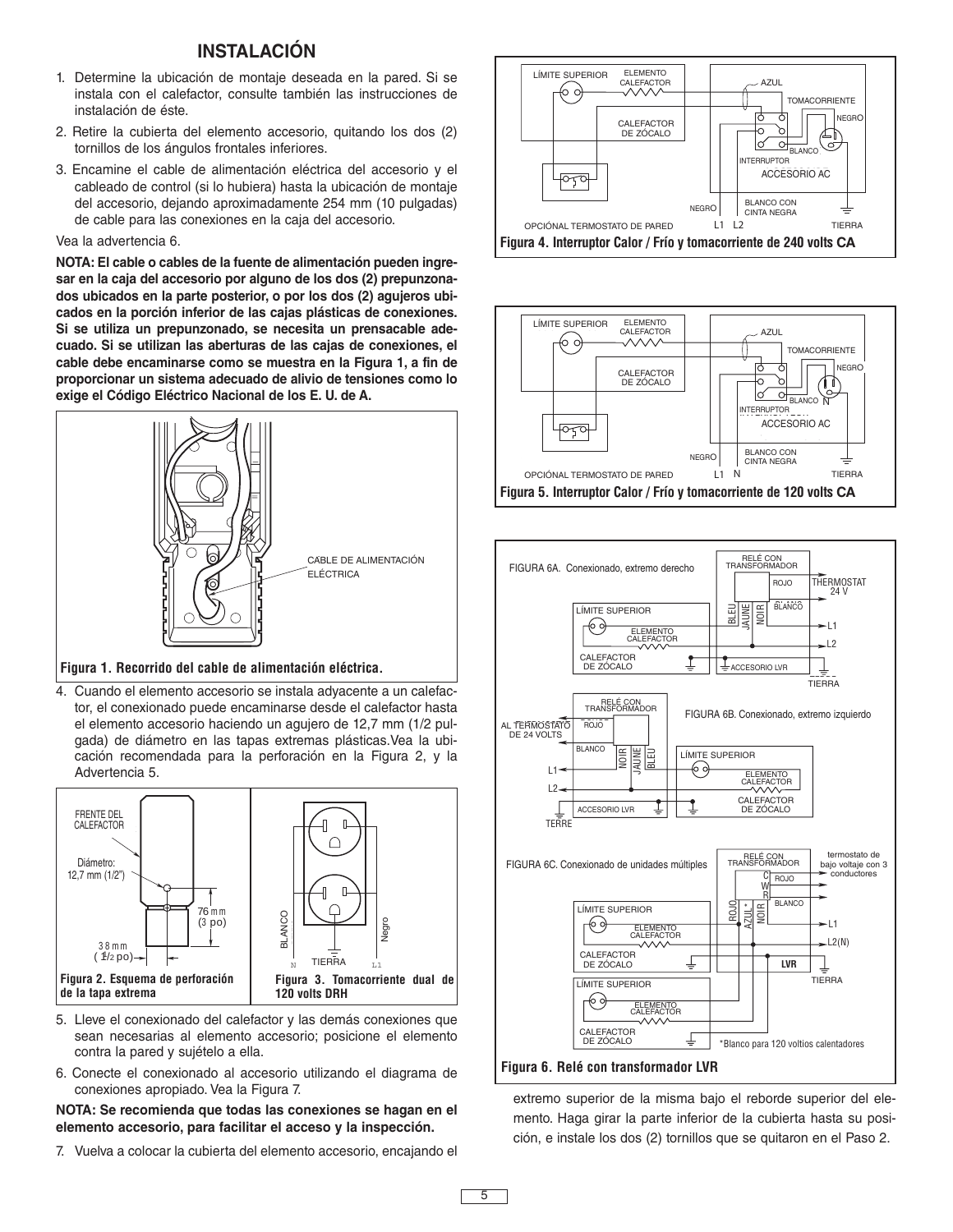



#### **Figura 8. ON/OFF de 2 polos DSDR120 y Receptáculo Doble de 120 Voltios**

**NOTE:** No mezcle las fuentes de tensión para ON/OFF y el receptáculo.

#### **TABLA 1: VOLÚMENES DE LOS COMPARTIMIENTOS DE CABLEADO Volumen total neto estimado**

**Cuadro de selección**

| <b>Descripción</b>                          | cm <sup>3</sup> | pul <sup>3</sup> |
|---------------------------------------------|-----------------|------------------|
| Elemento accesorio vacío<br>(sin controles) | 2400            | 145              |
| Elemento accesorio AC                       | 2300            | 140              |
| Elemento accesorio DR                       | 2300            | 140              |
| Elemento accesorio DSDR120                  | 220             | 135              |
| Elemento accesorio CDS2                     | 2300            | 140              |
| Elemento accesorio LVR                      | 2100            | 130              |

#### **DENOM. DESCRIPCIÓN ESPECIFICACIONES DIAGRAMA DE CONEXIONADO AC** Elementos de salida de acondicionador de aire 20 A @ 208-240 V c.a. Vea la Figura 4 **AC1** Elementos de salida de acondicionador de aire 20 A @ 120 V c.a. Vea la Figura 5 **CDS2** ON/OFF de 2 polos 20 A @ 120-277 V c.a. Vea la Figura 7 **DSDR120** Elemento tomacorriente doble 15 A @ 120 V c.a. Vea la Figura 3 **DRH** ON/OFF de 2 polos con tomacorriente doble de 120 volts 20 A @ 120-277 V c.a. / 15 A @ 120 V a.c. Vea la Figura 8 **LVR0** Relé de baja tensión con transformador 120 V/24 V 22 A @ 120 V c.a. Vea la Figura 6 LVR8 Relé de baja tensión con transformador 208 V/24 V 22 A @ 208 V c.a. Vea la Figura 6 **LVR4** Relé de baja tensión con transformador 240 V/24 V 22 A @ 240 V c.a. Vea la Figura 6 LVR7 | Relé de baja tensión con transformador 277 V/24 V 19 A @ 277 V c.a. Vea la Figura 6 **WS** Elemento vacío de conexionado

### **GARANTÍA LIMITADA**

Todos los productos fabricados por Marley Engineereed Products están garantizados contra defectos de fabricación y de materiales por un año desde la fecha de instalación. Esta garantía no se aplica a daños debidos a accidente, mal uso o alteración, ni a los casos en que la tensión eléctrica conectada supere a la tensión nominal -indicada en la placa de características- en más de un 5 %, ni a equipos que hayan sido instalados o cableados incorrectamente, o mantenidos en forma violatoria de lo indicado en las instrucciones de instalación del producto. Todo reclamo por trabajos en garantía debe acompañarse con una prueba de la fecha de instalación.

El cliente será responsable de todos los costos incurridos en el retiro o reinstalación de productos, incluyendo los costos de mano de obra y los costos de envío incurridos para regresar productos al Centro de Servicio de Marley Engineered Products. Dentro de las limitaciones de esta garantía, las unidades que no funcionen deben regresarse al Centro de Servicio autorizado por Marley más cercano o al Centro de Servicio de Marley Engineered Products, y nosotros los repararemos o reemplazaremos, a nuestra opción, sin cargo para usted, con el flete de retorno pagado por Marley. Se acuerda que tal reparación o reemplazo es el único recurso que Marley Engineered Products pone a su disposición.

LAS GARANTÍAS EXPUESTAS MÁS ARRIBA TOMAN EL LUGAR DE TODA OTRA GARANTÍA, EXPRESA O IMPLÍCITA, Y POR LA PRESENTE SE DECLINA Y EXCLUYE DE ESTE ACUERDO TODA GARANTÍA IMPLÍCITA DE COMERCIABILIDAD Y ADECUACIÓN A UN PROPÓSITO PAR-TICULAR QUE EXCEDA LAS GARANTÍAS EXPRESAS ANTEDICHAS. MARLEY ENGINEERED PRODUCTS NO SE HARÁ RESPONSABLE POR DAÑOS CONSIGUIENTES QUE SE PRODUZCAN CON RESPECTO AL PRODUCTO, EN BASE YA SEA A NEGLIGENCIA, AGRAVIO, RESPONSABILIDAD ESTRICTA, O CONTRATO.

Algunos estados o jurisdicciones no permiten la exclusión o limitación de daños incidentales o consiguientes, de modo que la exclusión o limitación expresada más arriba puede no aplicarse a su caso. Esta garantía le da derechos legales específicos, y usted puede tener también otros derechos, que varían de un estado o jurisdicción a otro.

Para obtener la dirección de su centro de servicio autorizado más cercano comuníquese con Marley Engineered Products, en Bennettsville, SC, Estados Unidos de América, llamando al 1-800-642-4328. Toda mercadería regresada a la fábrica debe ser acompañada por una autorización de retorno y una etiqueta de identificación de servicio, disponibles ambas en Marley Engineered Products. Cuando solicite la autorización de retorno, incluya todos los números de catálogo mostrados en los productos.

#### **CÓMO OBTENER SERVICIO EN GARANTÍA, PIEZAS DE REPUESTO E INFORMACIÓN GENERAL**

- 1. Servicio o repuestos, en garantía: 1-800-642-4328
- 2. Compra de piezas de repuesto: 1-800-654-3545

3. Información general sobre productos: www.marleymep.com

**Nota:** Cuando solicite servicio, siempre dé la información que sigue:

1. Número de modelo del producto

2. Fecha de fabricación

3. Número de parte o descripción



**470 Beauty Spot Rd. East Bennettsville, SC 29512 USA**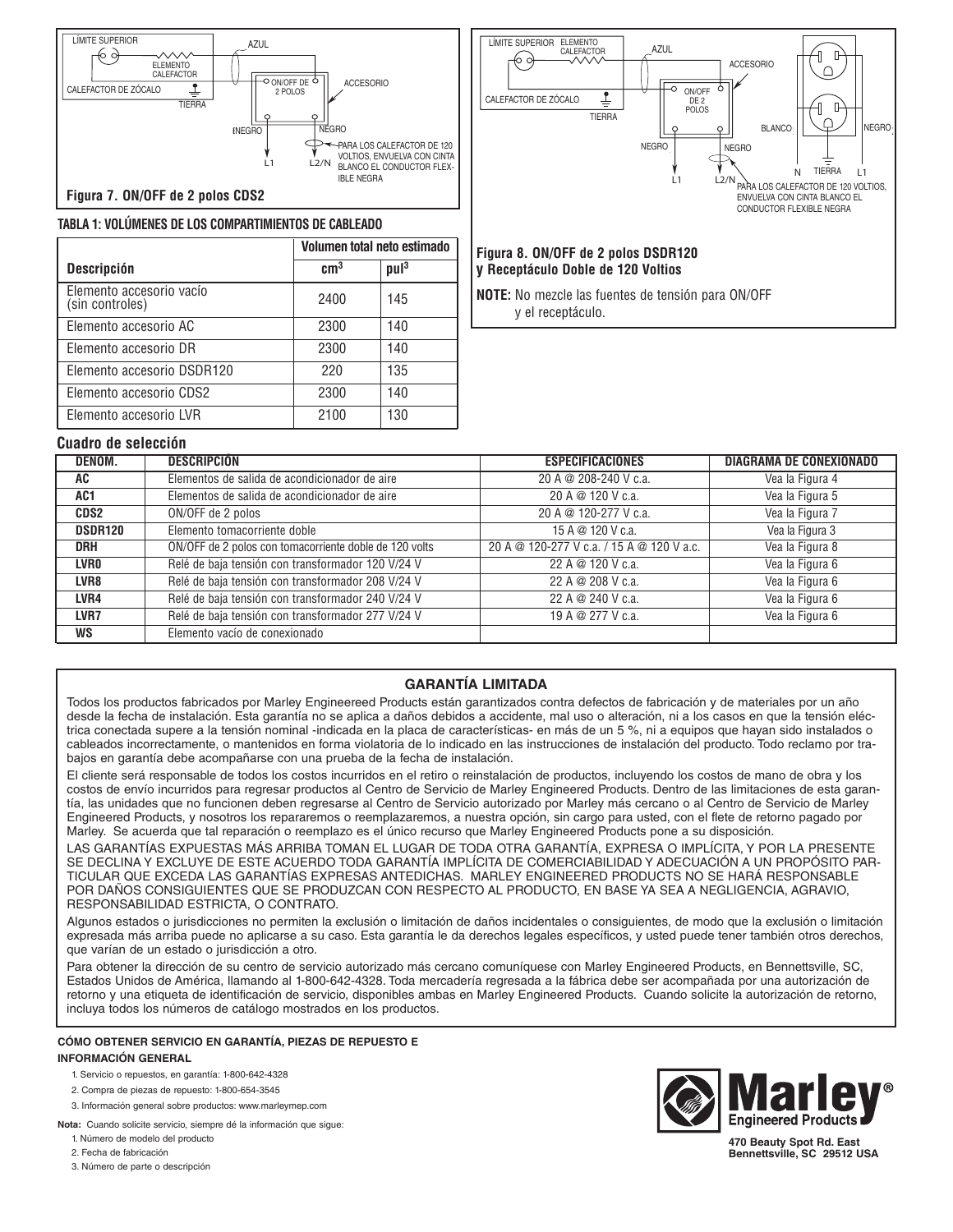

**Accessoires**

**Pour Série « D » et à Caloporteur Liquide**



# *Instructions d'installation* **Dossier** E37114

# *Cher utilisateur,*

*Félicitations ! Nous vous remercions d'avoir fait l'acquisition de ce nouveau produit fabriqué par Marley Engineered Products. Vous avez fait un bon investissement en choisissant un appareil de qualité imbattable. Veuillez lire attentivement et suivre scrupuleusement les consignes de ce manuel concernant l'installation et l'entretien. Nous sommes sûrs que vous bénéficierez de nombreuses années de confort grâce à cet appareil de chauffage efficace de Marley Engineered Products... le numéro 1 du secteur du chauffage en matière de conception, fabrication, qualité et service.*

> *... Les employés de Marley Engineered Products*

# **AVERTISSEMENT**

**LISEZ ATTENTIVEMENT** - Ce feuillet d'instructions contient des renseignements essentiels à l'installation et à l'exploitation correctes ainsi qu'au fonctionnement efficace du radiateur. Lisez attentivement la notice avant d'installer, de faire fonctionner ou de nettoyer le radiateur. Si on ne respecte pas les instructions, il y a rique d'incendie, de choc électrique, de blessures mortelles ou de dommages. Conservez ces instructions et consultez-les régulièrement pour assurer un fonctionnement sécuritaire et renseigner les futurs utilisateurs.

**!**

### **AVERTISSEMENT : RISQUE D'INCENDIE OU DE CHOC ÉLECTRIQUE**

- 1. ASSUREZ-VOUS DE COUPER L'ALIMENTATON AU PANNEAU DE FUSIBLES OU DE DISJONCTEURS AVANT L'INSTALLATION OU LA MAINTENANCE.
- 2. L'INSTALLATION DOIT ÊTRE CONFORME AUX CODES LOCAUX ET AU CODE DE L'ÉLECTRICITÉ.
- 3. CONSULTEZ LES INSTRUCTIONS D'INSTALLATION DU RADIATEUR LORSQUE VOUS INSTALLEZ CES ACCESSOIRES.
- 4. ASSUREZ-VOUS QUE LES CARACTÉRISTIQUES NOMINALES INDIQUÉES SUR LA PLAQUE SIGNALÉ-TIQUE DE L'ACCESSOIRE ET DU RADIATEUR COR-RESPONDENT À CELLES DU RÉSEAU AUQUEL ILS SONT BRANCHÉS. ASSUREZ-VOUS QUE LA CHARGE TOTALE COMMANDÉE NE DÉPASSE PAS LES CARACTÉRISTIQUES NOMINALES DE L'ACCESSOIRE.
- 5. AVANT DE PERCER UN COUVERCLE LATÉRAL AUX FINS D'UNE INSTALLATION À L'EXTRÉMITÉ D'UN RADIATEUR, ENLEVEZ LE COUVERCLE DU RADIA-TEUR OU DE L'ACCESSOIRE (VOIR LA FIGURE 2 POUR REPÉRER L'EMPLACEMENT DU PERÇAGE).
- 6. LA SECTION PRISE DE COURANT DOIT ÊTRE BRANCHÉE À UNE DÉRIVATION SÉPARÉE. NE BRANCHEZ PAS LA PRISE À LA DÉRIVATION DU RADIATEUR.

# **CONSERVER CETTE NOTICE**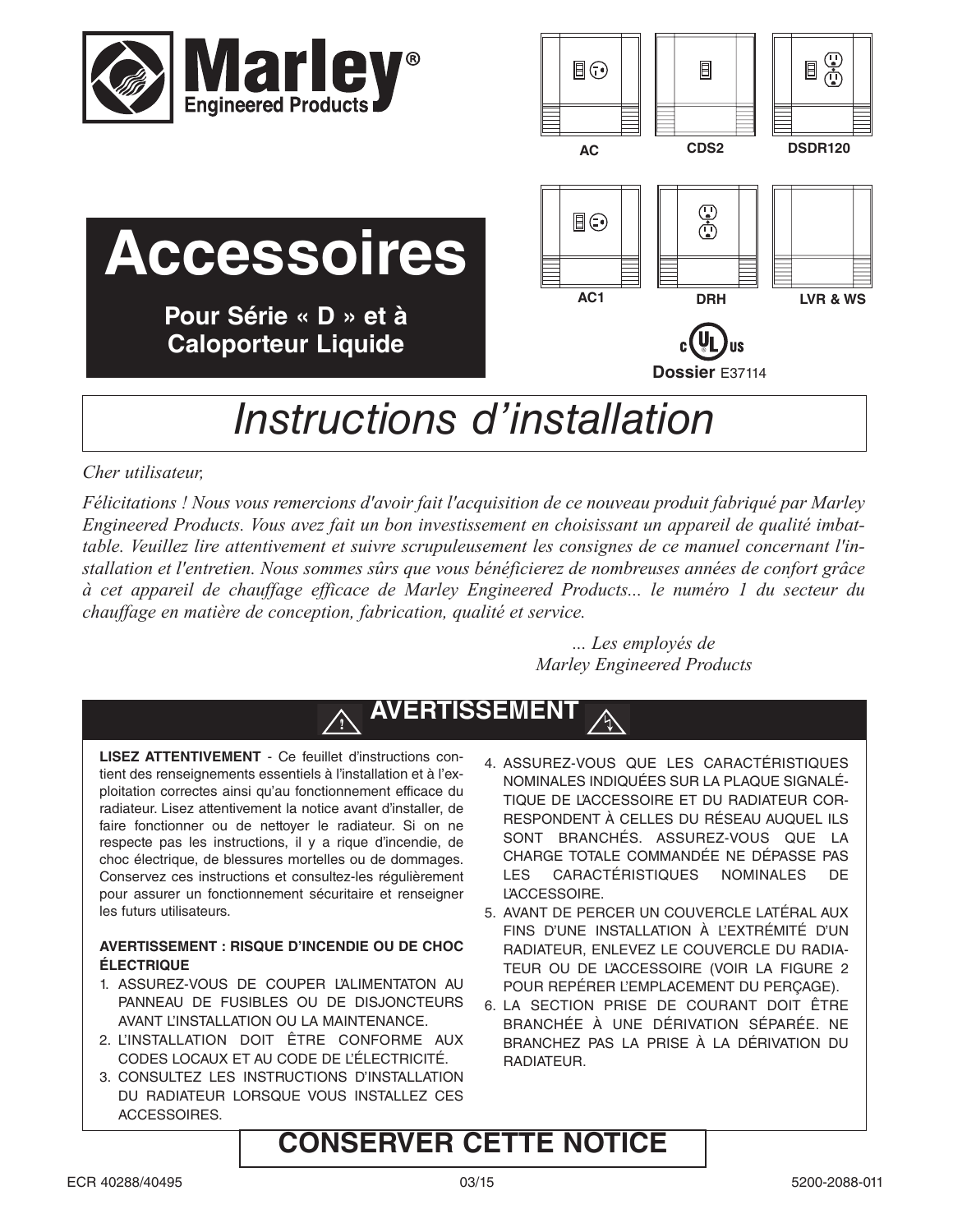## **INSTALLATION**

- 1. Déterminez l'emplacement du montage désiré. Si le radiateur est installé en même temps, consultez aussi les instructions d'installation du radiateur.
- 2. Enlevez le couvercle de la section accessoire en retirant les deux (2) vis aux coins inférieurs avant.
- 3. Amenez les câbles d'alimentation et de commande à l'emplacement prévu de la section accessoire et prévoyez environ 10 po (254 mm) de câble pour les connexions dans la boîte de jonction (voir la mise en garde 6).

**NOTE: On peut passer les câbles d'alimentation dans le boîtier de jonction par un des deux pastilles défonçables à l'arrière ou un des deux trous dans le bas des boîtes de jonction en plastique. Si les câbles passent par une pastille défonçable, utilisez un raccord de câble approprié. Si les câbles passent par une ouverture du fond, disposez le câble conformément à la figure 1 pour assurer un arrêt de traction conforme au Code de l'électricité.**



#### **Figure 1. Disposition du câble d'alimentation**

4. Si l'accessoire et le radiateur sont adjacents, on peut percer un trou de 1/2 po (12,7 mm) de diamètre dans les couvercles latéraux en plastique mitoyens pour acheminer les câbles de raccordement (voir la figure 2 pour l'emplacement du perçage suggéré et la mise en garde 5).



- 5. Passez les câbles de branchement du radiateur et autres dans la section accessoire. Appuyez la section au mur et fixez-la.
- 6. Raccordez l'accessoire selon le schéma de câblage approprié (voir la figure 7).

**NOTE: Il est recommandé d'effectuer toutes les connexions dans la section accessoire aux fins de facilité d'accès et d'inspection.**







**Figure 6. Transformateur-relais LVR**

7. Reposez le couvercle de la section accessoire en glissant le bord supérieur du couvercle sous le rebord supérieur du boîtier de la section. Pivotez le bas du couvercle et posez les deux (2) vis enlevées à l'étape 2.

8